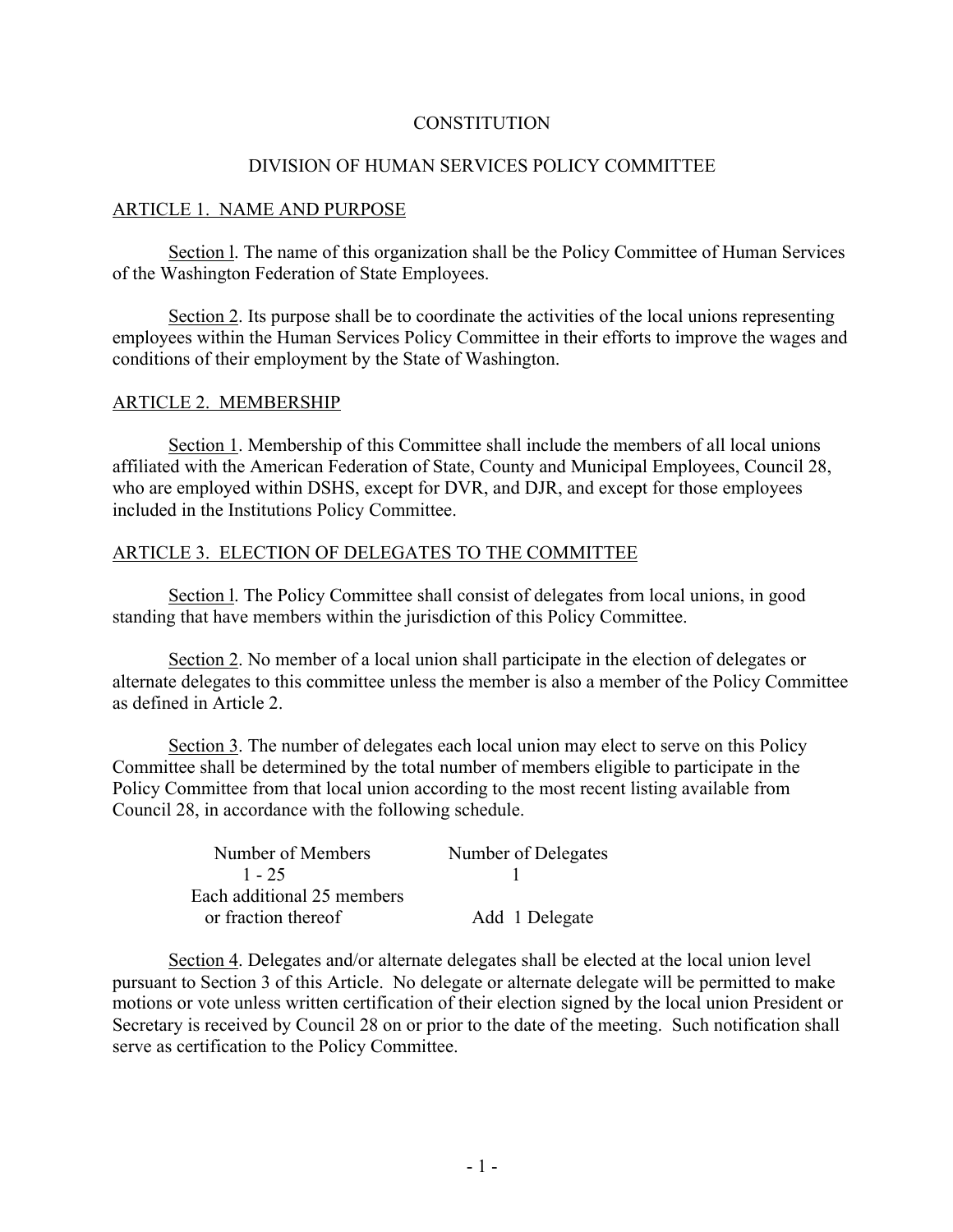Section 5. An alternate delegate may be seated as a delegate in the event the local union's full delegate strength is not represented at the meeting. In the event more alternate delegates are present than the number of absent delegates, those to be seated as delegates shall be determined by the delegates present from that local union.

Section 6. Delegates and alternate delegates shall be elected to serve a term of two years, such term to begin with the first Policy Committee meeting held within 60 days of adjournment of the biennial Convention of Council 28 and ending upon adjournment of the next biennial Convention except that: the term of office of all Policy Committee delegates or alternate delegates elected or appointed prior to October 10, 2006 shall end on that date and new elections shall be held for a one-year term by October 21, 2006. This one-year term shall end upon adjournment of the 2007 biennial Convention.

Section 7. Local unions may elect, delegates or alternate delegates, to newly eligible positions or to positions vacated by a delegate or alternate delegate, either for the remainder of the two year term or for a specific meeting of the Policy Committee.

Section 8. In the event of a reduction in a local union's delegate entitlement, the local union shall be responsible for notifying Council 28 in writing of the change in status of any delegate or alternate delegate affected by the change in entitlement. In the absence of any such written notice, the Policy Committee Chair shall determine the delegates and/or alternate delegates to be seated for the meeting.

# ARTICLE 4. VOTING WITHIN THE POLICY COMMITTEE

Section 1. Voting on issues other than elections shall be by YEA or NAY vote of those present and eligible to vote, with the majority votes cast determining the issue.

Section 2. Twenty-five percent of the delegates present may call for a roll call vote by local unions, in which case each local union shall have the right to vote its entire membership strength regardless of the number of delegates present.

Section 3. In any roll call vote or election balloting process the delegates present from each local union shall evenly split the voting strength of the local, provided however, that the chair of the delegation from a local union shall cast any fractions of votes resulting from apportionment of the local union's votes.

Section 4. A secret ballot of delegates to this Policy Committee shall only be permitted in the case of elections.

Section 5. The election of Council 28 Executive Board members from this committee shall be in accordance with the Council 28 Constitution, the International Elections Code and Article 5 of this Constitution.

# ARTICLE 5. OFFICERS AND ELECTIONS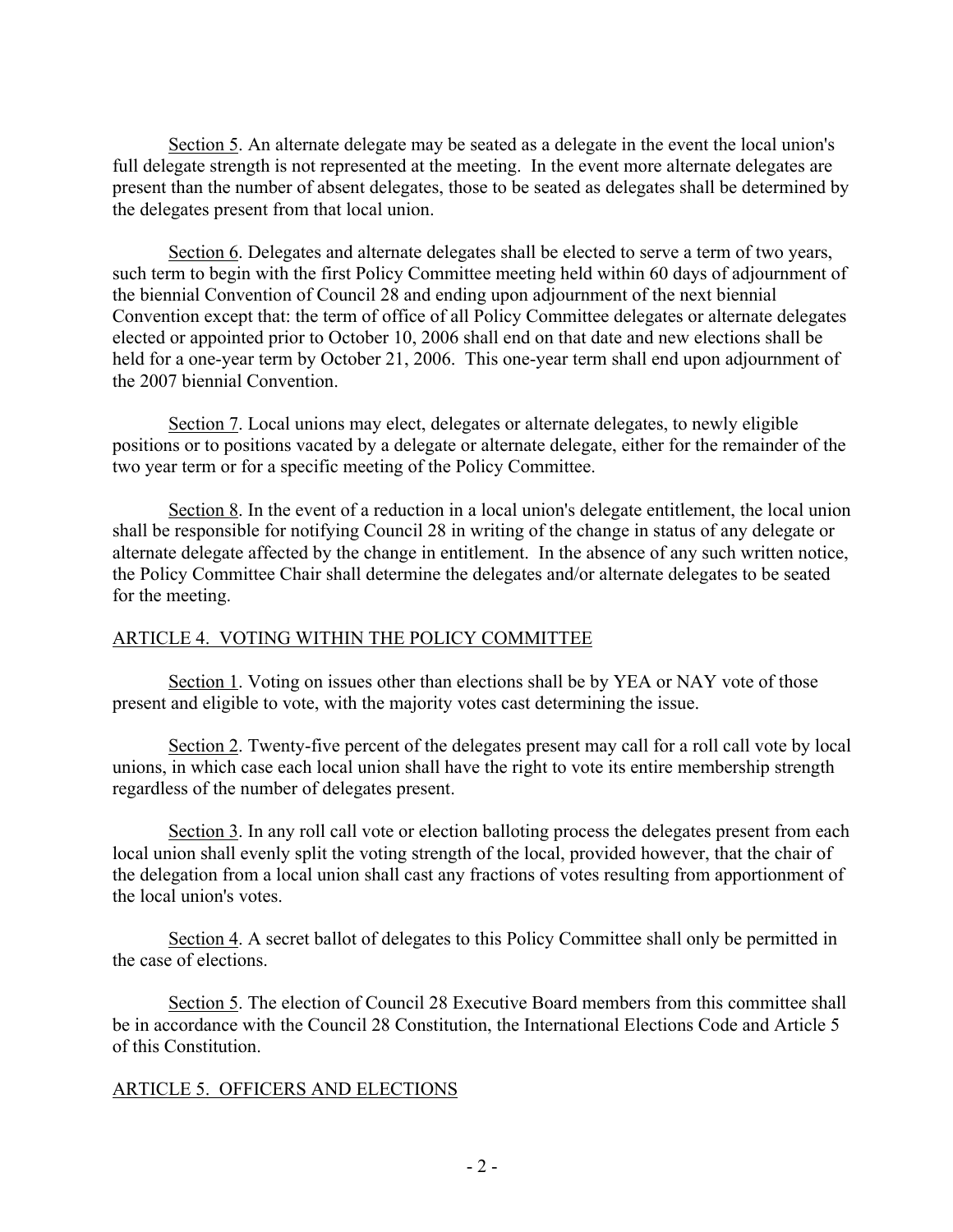Section 1. The officers of the Committee shall be the Chair, Vice-Chair and Secretary.

Section 2. The officers of the Committee shall be nominated, elected and installed in office at the regular meeting held within 60 days after adjournment of the biennial convention of Council 28.

Section 3. The term of office shall be for a period of two years from the date of the election, or until the successors have been elected.

Section 4. To be elected and serve as an officer of the Committee, the individual must be a delegate in good standing from their local and shall be entitled to a full vote as a local delegate.

Section 5. In conducting the election of Policy Committee officers, a nominee must receive a majority of all votes cast in order to be declared elected. If more than two delegates are nominated, and no one receives a majority of the votes cast, the names of all nominees except the top two will be dropped and a run-off election shall be held until such time as a nominee receives a majority of the votes cast.

Section 6. To be a candidate for office the nominee shall either be present at the election meeting or have previously given assurance that they will serve if elected.

Section 7. Vacancies occurring in any of the elected officers' positions shall be filled for the remainder of the term in the same manner in which the original elections were held.

# ARTICLE 6. DUTIES OF OFFICERS

Section 1. The Policy Committee Chair shall: Preside at all meetings of the Policy Committee; Be a member of all committees except the election committee; Appoint members to all standing and special committees except where delegates act to elect members to such a committee; Report periodically to the delegates regarding any official acts.

Section 2. The Vice-Chair shall: Assist the Chair in the work of the office; In the absence or incapacity of the Chair to serve, to preside at all meetings and perform all duties otherwise performed by the Chair.

Section 3. The Secretary shall: Keep a record of the proceedings of all Policy Committee meetings including any motions approved or other actions by the Committee; Serve as custodian for any property of the Policy Committee; Perform such other duties as may be required by action of the delegates.

# ARTICLE 7. MEETINGS

Section 1. The Policy Committee shall meet within 60 days of adjournment of the regular biennial convention of Council 28.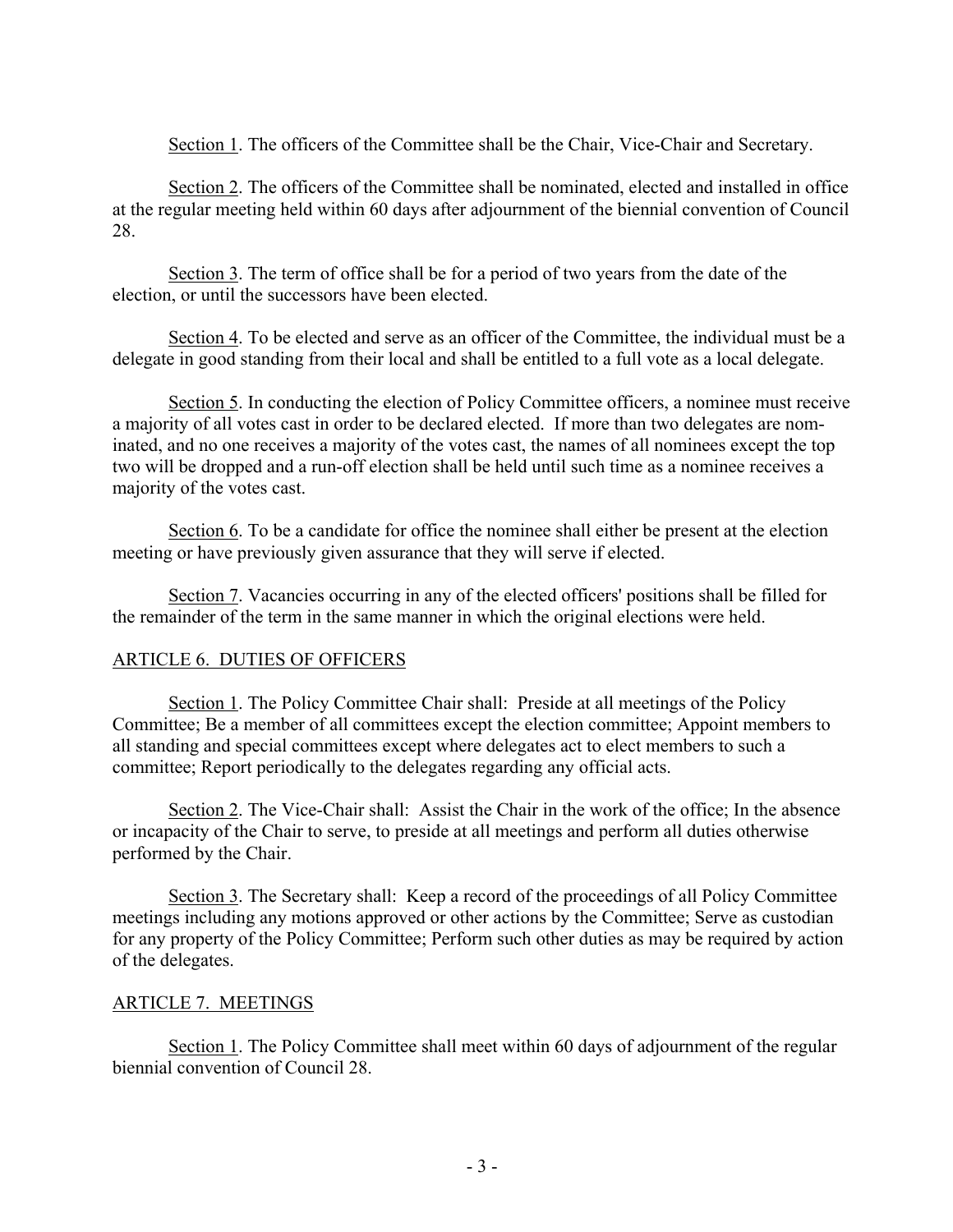Section 2. Regular or special meetings of the Policy Committee shall be held on the call of the Policy Committee Chair with at least 10 days prior notice to the local unions, delegates and alternate delegates given by Council 28.

Section 3. A majority of local unions having members within the jurisdiction of this Policy Committee may call for a special meeting of the Policy Committee by filing written notice of the request for such a meeting with the Committee Chair.

Section 4. All Policy Committee meeting times and places shall be determined by the Committee Chair in consultation with the Executive Director of Council 28.

Section 5. A quorum for the transaction of business at any regular or special meeting shall be no fewer than one-third of the currently accredited delegates of the Policy Committee, provided that delegates from at least one-third of the affiliated locals are present.

## ARTICLE S. RESOLUTIONS

Section l. A resolution presented to the Policy Committee shall be approved by a local union, local union Executive Board or other constitution body within Council 28, and received by the Council 28 headquarters office at least 10 days prior to the meeting at which the resolution is to be considered. A resolution, other than a constitutional amendment, which meets these requirements shall be subject to adoption by a majority affirmative vote.

Section 2. In the event a proposed resolution is not approved by a local union, local union Executive Board or other constitutional body within Council 28, or is received by the Council 28 headquarters office less than 10 days prior to the Policy Committee meeting, it shall require a twothirds affirmative vote to be adopted. If, however, the resolution is later submitted and meets the requirements set forth in Section 1 of this Article, a motion to adopt shall only require a majority affirmative vote.

# ARTICLE 9. SPECIAL COMMITTEES

Section l. The delegates may establish and abolish special committees of the full committee for any purpose within the jurisdiction of this Policy Committee as they deem necessary, at any time, and under the conditions or by the methods they determine necessary at the time.

Section 2. Expenses of such committees shall be governed by Article 10 of this Constitution or by the policies adopted by the Council 28 Executive Board, as the case may be.

Section 3. All special committee meeting times and places shall be determined by the special committee Chair in consultation with the Executive Director of Council 28 and the Chair of the Policy Committee.